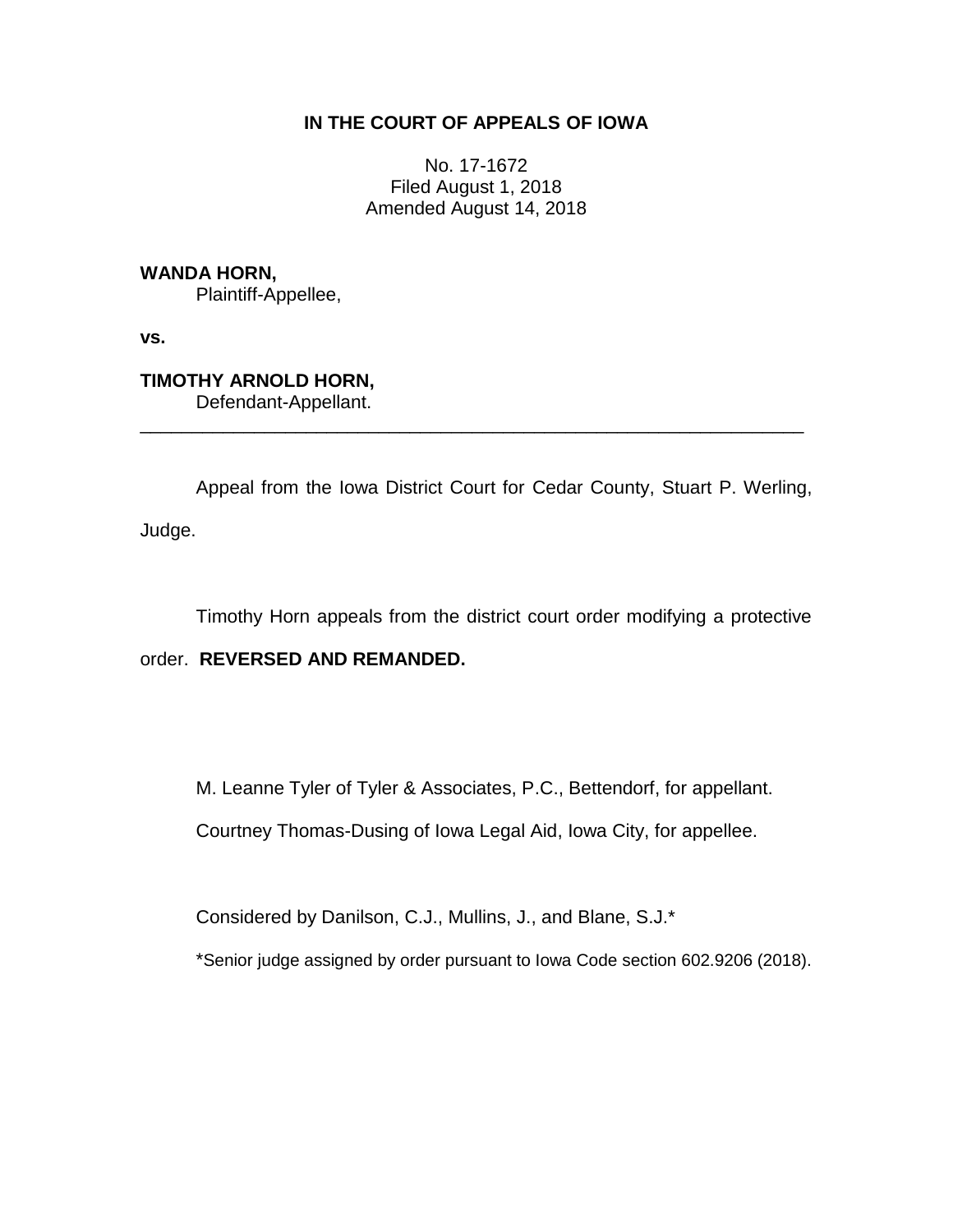### **BLANE, Senior Judge.**

On August 1, 2018, we issued an opinion in this case. We find a correction should be made and file this amended opinion. *See* Iowa Ct. R. 21.23(2).

Timothy Horn (Tim) appeals from the district court order that modified an Iowa Code chapter 236 (2017) consent protective order. He contends the court applied the wrong standard in modifying the order and the evidence presented did not warrant modification. Wanda Horn (Wanda) argues that the court applied the proper standard but the appeal is moot as to one provision.

Based on our de novo review, we find the district court applied an incorrect legal standard in determining the consent protective order should be modified and insufficient evidence supported a finding of either a change in conditions or circumstances or that the parties cannot communicate in a civil manner. We therefore reverse the modification and reinstate the prior protective order, excluding the now moot provision.

### **I. Procedural and Factual Background.**

 $\overline{a}$ 

On July 18, 2017, Wanda filed a petition for relief from domestic abuse pursuant to Iowa Code section 236.3 against Tim. A temporary protective order was granted the same day. At the later hearing on the permanent protective order, the parties, both represented by counsel, agreed upon a protective order by consent agreement (consent order). <sup>1</sup> The consent order allowed the parties to

<sup>&</sup>lt;sup>1</sup> lowa Code section 236.5(1)(b) required a finding that Tim committed a domestic abuse assault as a requisite to entering the consent order. The district court did not make such a finding. However, neither Tim nor Wanda has raised this issue in this appeal, and thus, it has not been properly preserved for our review. See *Wendt v. Mead*, 16-0928, 2017 WL 510972 at \*1 (Iowa Ct. App. Feb. 8. 2017) ("'We examine both the law and the facts, and we adjudicate anew those issues properly preserved and presented for appellate review.'" (citation omitted)).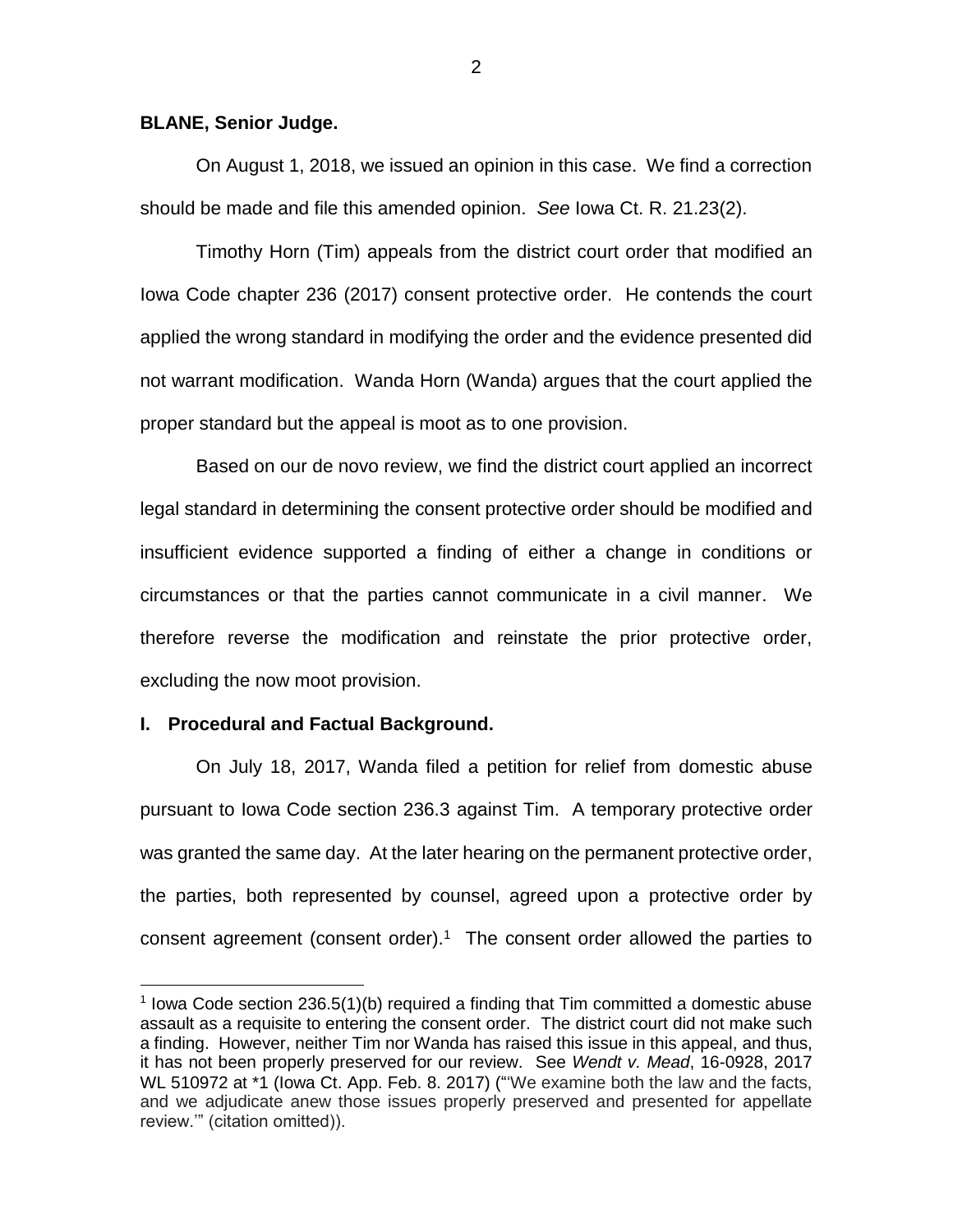communicate via text message or email in order to schedule times for Tim to complete work on the home the parties had been building in Tipton. The consent order granted Wanda exclusive possession of the Tipton home, except that Tim was allowed to work on the exterior two days a week, nine hours per day, until December 31, 2017. During those work times, Wanda was to vacate the house. Tim was not allowed to go inside the house; he could only work on the outside. The consent order also allowed Tim, who is a hunter, to retrieve his firearms from the Cedar County Sheriff on or after October 1, 2017, for use during hunting season.

On September 11, 2017, Wanda filed a request to modify the consent order alleging that Tim violated the order on September 7. Tim filed a resistance on September 21 denying any violation. At the contested modification hearing Tim was represented by counsel, and Wanda was self-represented. Both Wanda and Tim testified.

The parties, both fifty-six years of age, were married in 2004. Wanda has filed for dissolution of their marriage. Tim has children from a prior marriage who are now adults. He lives with a daughter who has cerebral palsy in a house he owns in Davenport. Wanda lives in the parties' residence in Tipton. Since the entry of the consent order, Wanda had surveillance cameras installed at the Tipton home. Wanda testified, "I am seeking modification due to the fact I have not been comfortable with it [the consent order] since it was signed by the judge." Contrary to her statement in the request to modify that Tim had violated the consent order, Wanda acknowledged that regarding contact with her, Tim had complied with the consent order. Wanda admitted she called Tim a "pansy" and that he tries to avoid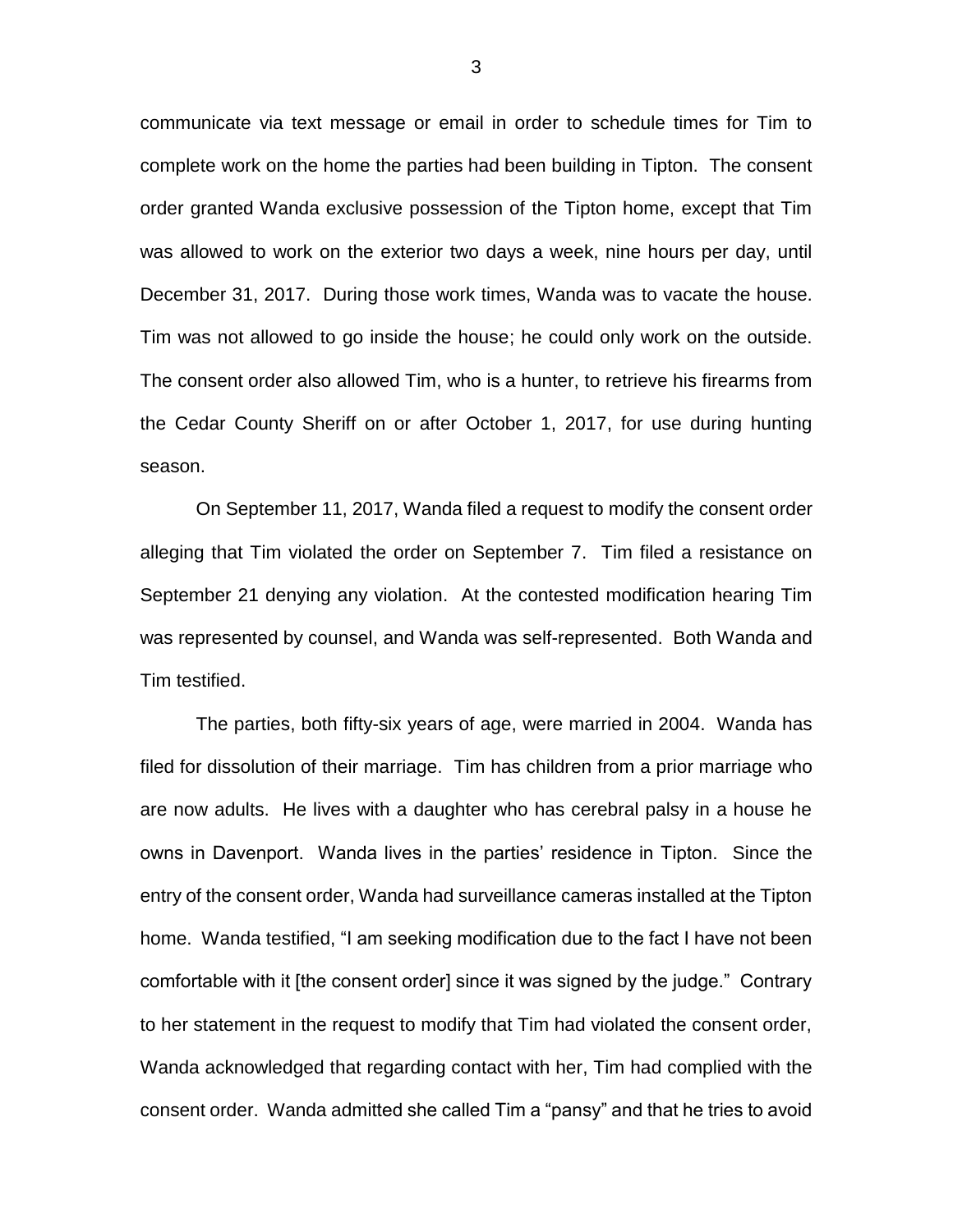confrontation. Her concern about Tim comes from watching the surveillance video from the first day Tim was at the Tipton home to work. She observed on the video that Tim constructed scaffolding but spent much of the time on the phone arranging the moving of equipment and not performing any other work. Wanda presented no evidence that Tim violated the no-contact order—Tim had not contacted her inappropriately, threatened her in any way, entered the house, or committed any other prohibited act.

Following the close of the evidence, the court stated, "The issue that's before the court here is not whether or not [Tim] violated the terms of the no contact order. It is merely whether the no-contact order should be amended." The court then found "based on the inability of the parties to communicate in a civil manner, it is appropriate to modify the no-contact order." The court issued a modified protective order which provided, "[Tim] shall not come upon the premises where the protected party now lives . . . . The Cedar County Sheriff shall not release the firearms to [him] so long as this protective order is in place except or until this order is further modified." Tim filed a notice of appeal on October 20, 2017.

#### **II. Standard of Review.**

As a general rule, proceedings pursuant to chapter 236 are in equity and our review is de novo. *See* Iowa R. App. P. 6.907; *Huntley v. Bacon*, No. 16–0044, 2016 WL 3271874, at \*1 (Iowa Ct. App. June 15, 2016) ("We review a civil domestic abuse proceeding tried in equity de novo."). Wanda contends this particular proceeding was heard at law and our review should be for the correction of legal error. During the hearing on the protective order, the district court did rule on several objections and excluded some evidence that was wholly irrelevant to the

4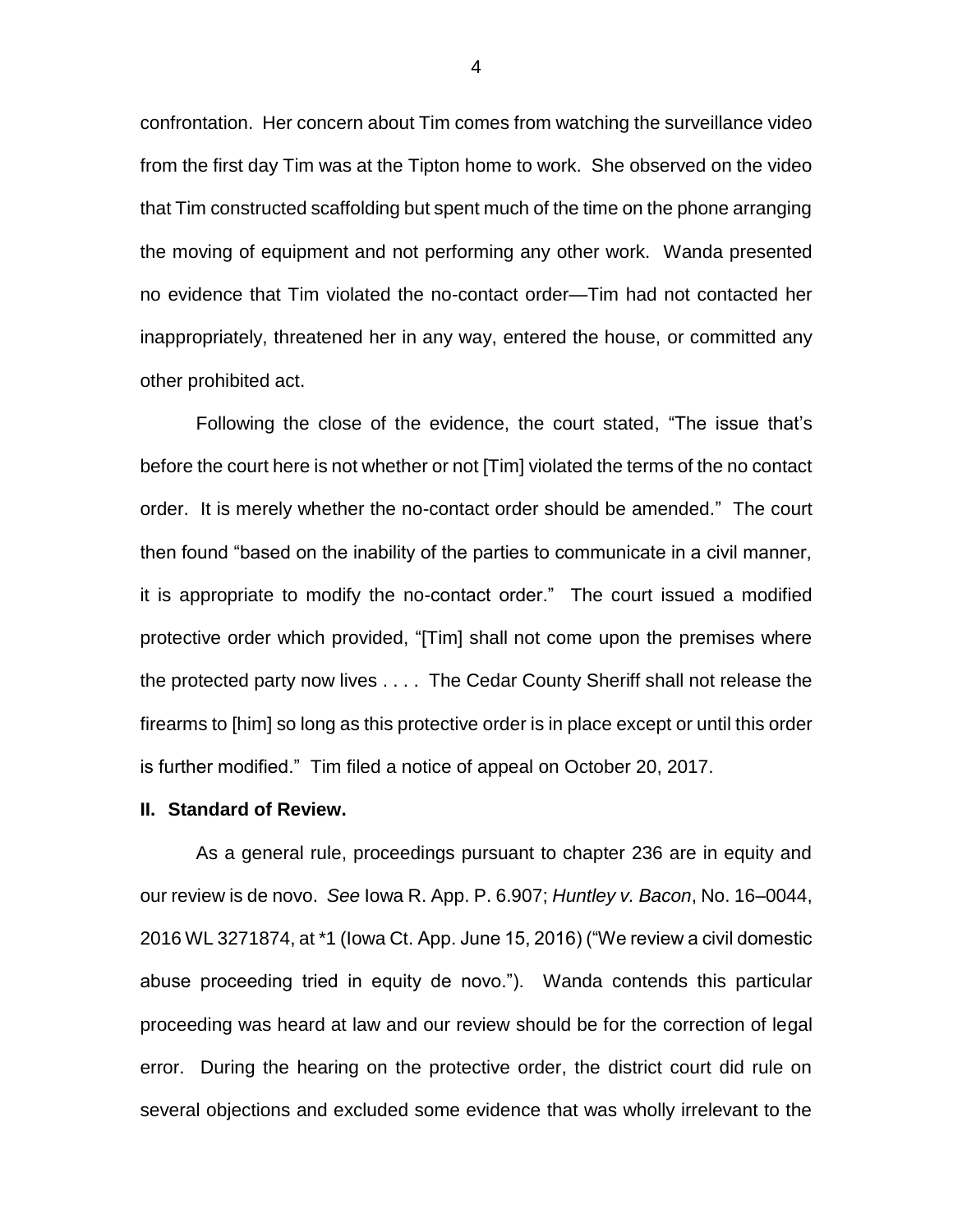proceedings. "[M]inimal objections made during the hearing d[o] not change the equitable nature of the proceedings." *Ewoldt v. Diffenderfer*, No. 15–1208, 2016 WL 3002760, at \*2 n.2 (Iowa Ct. App. May 25, 2016); *see Passehl Estate v. Passehl*, 712 N.W.2d 408, 414 (Iowa 2006) ("Although the district court ruled on some evidentiary objections in the course of trial, the objections were minor and did not have a significant effect on the proceedings."). We thus conclude our review is do novo. "We examine both the law and the facts, and we adjudicate anew those issues properly preserved and presented for appellate review." *Huntley*, 2016 WL 32718474, at \*1. The court must satisfy itself "the petitioning party has come forth with the quantum and quality of evidence sufficient to prove the statutory grounds for issuing a protective order." *Id.; Nowell v. Nowell*, No. 15- 2086, 2016 WL 5930896, at \*1 (Iowa Ct. App. Oct. 12, 2016).

Our standard of review for questions of statutory interpretation is for correction of errors at law. *State v. Iowa Dist. Ct.*, 889 N.W.2d 467, 470 (Iowa 2017). "Illegality exists when the court's findings lack substantial evidentiary support, or when the court has not properly applied the law." *State Pub. Def. v. Iowa Dist. Ct.*, 747 N.W.2d 218, 220 (Iowa 2008) (quoting *Christensen v. Iowa Dist. Ct.*, 578 N.W.2d 675, 678 (Iowa 1998)). "Evidence is considered substantial when reasonable minds could accept it as adequate to reach a conclusion." *State v. Garrity*, 765 N.W.2d 592, 595 (Iowa 2009); *see Vance v. Iowa Dist. Ct.*, 907 N.W.2d 473, 476 (Iowa 2018).

### **III. Discussion.**

#### **1. The legal standard to modify a chapter 236 protective order.**

Iowa Code section 236.5(2), provides in pertinent part: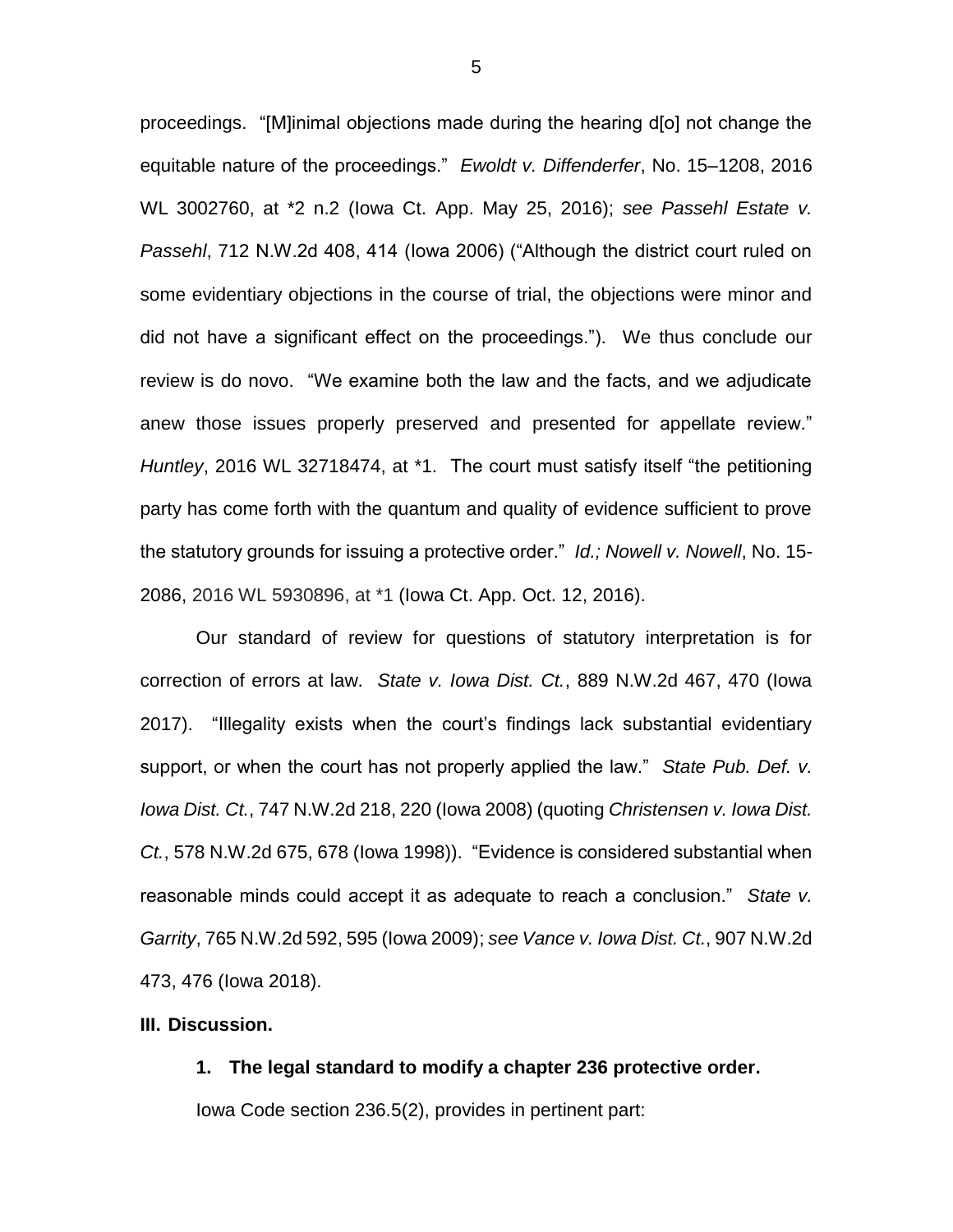The court may amend or extend its order or a consent agreement at any time upon a petition filed by either party and after notice and hearing. The court may extend the order if the court, after hearing at which the defendant has the opportunity to be heard, finds that the defendant continues to pose a threat to the safety of the victim, persons residing with the victim, or members of the victim's immediate family.

Although this code section provides for extending or modifying a consent order, it only establishes a legal standard for extending; not for amending.

Iowa Code chapter 236 is to be liberally construed to effect its important protective purposes. *Krischke v. Iowa Dist. Ct.*, No. 03-0569, 2004 WL 1393956, at \*2 (Iowa Ct. App. June 23, 2004). A party seeking a protective order pursuant to chapter 236 must prove, by a preponderance of the evidence, that the respondent committed domestic abuse. Iowa Code § 236.4(1).

Since chapter 236 does not specify the standard needed to amend a protective order, common law injunction cases are a helpful guide of when amendments should be allowed. *See Vance*, 907 N.W.2d at 482 (stating "no contact orders are analogous to injunctions"). In *Vance*, the supreme court addressed whether a magistrate had jurisdiction to extend a no-contact order under Iowa Code chapter 664A. It found that the statute was ambiguous:

Yet, "if reasonable minds could differ or be uncertain as to the meaning of the statute," the statute is ambiguous, and we must rely on our tools of statutory construction to resolve the ambiguity. In this case, both parties present reasonable interpretations of the statutes governing a magistrate's jurisdiction to extend no-contact orders in simple misdemeanor cases. Therefore, we must use our customary principles of statutory construction to resolve this issue.

*Vance*, 907 N.W.2d at 477 (citation omitted). The court then went on to hold:

"It is universally accepted that where statutory terms are ambiguous, courts should interpret the statute in a reasonable fashion to avoid absurd results."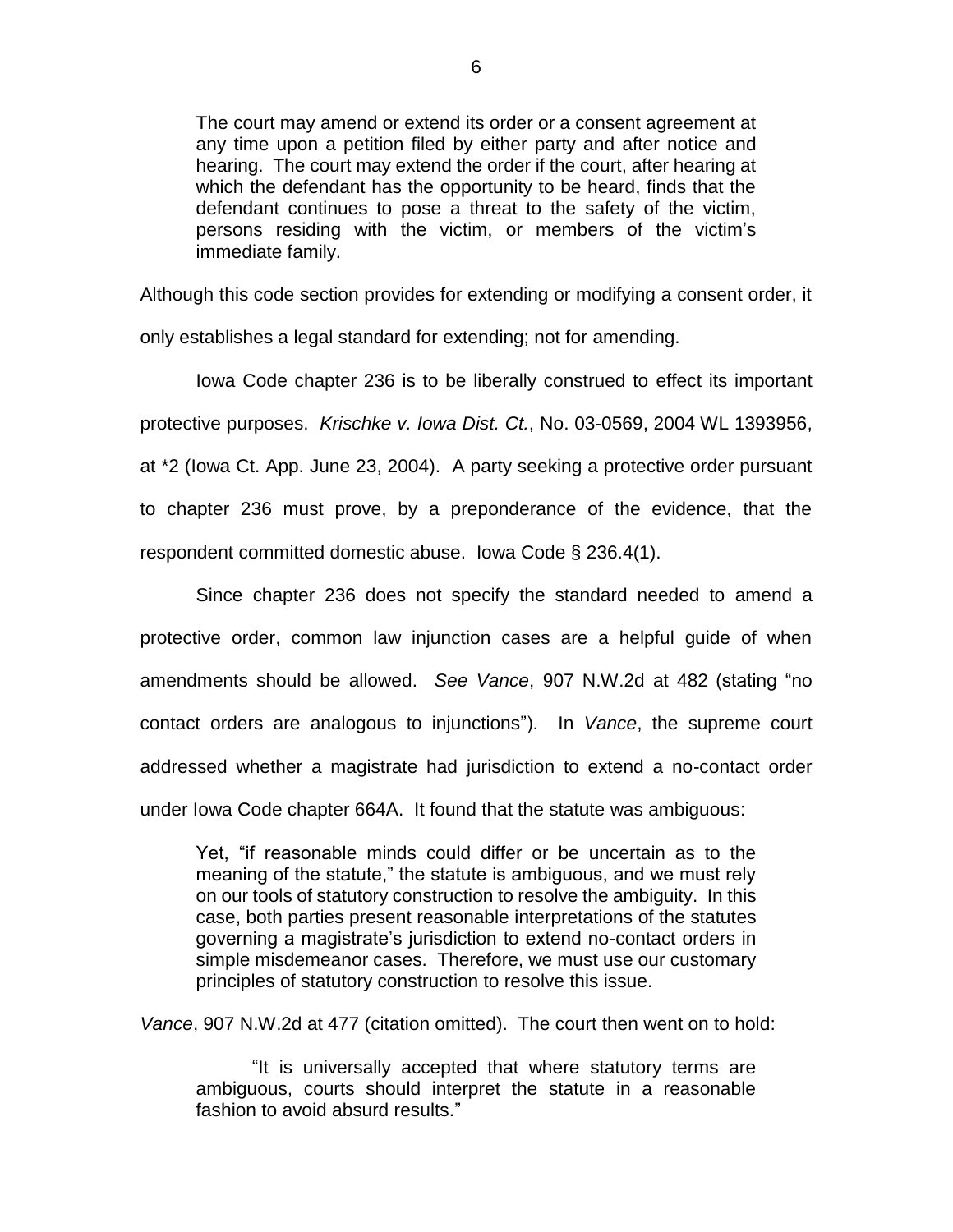Additionally, although the statute does not explicitly provide the standard of proof a defendant must meet to show he or she no longer poses a threat, no-contact orders are "civil in nature and based only upon a determination of probable cause and a need to protect the safety of another." We have likewise previously noted that no-contact orders are analogous to injunctions.

*Vance*, 907 N.W.2d at 477, 482 (citations omitted). Cases regarding the modification of injunctions state that the court may modify or vacate an injunction "on proof of changed conditions." *Helmkamp v. Clark Ready Mix Co.*, 249 N.W.2d 655, 656 (Iowa 1977); 42 Am. Jur. 2d Injunctions § 287 (2018). *See also Bear v. Iowa Dist. Ct.,* 540 N.W.2d 439, 441 (Iowa 1995) (holding a court has authority to modify or vacate an injunction "if over time, there has been a substantial change in the facts or law."). Since this case involved a consent order, it also makes sense to require Wanda to prove a changed condition or circumstance for the court modify it.

At the hearing on Wanda's request to modify, the court set forth the standard it was applying as "not whether or not [Tim] violated the terms of the nocontact order. It is merely whether the no-contact order should be amended." The court did not apply either a preponderance of the evidence or a substantialchange-in-circumstances standard in determining that the consent order should be amended. The court only provided the rationale that the decision was "based on the inability of the parties to communicate in a civil manner." This was error.

On our de novo review, we apply these legal standards to the evidence presented at the modification hearing. Wanda acknowledged that Tim had complied with the provisions of the consent order. She did not allege any change in his conduct toward her. A review of the hearing transcript reveals no change in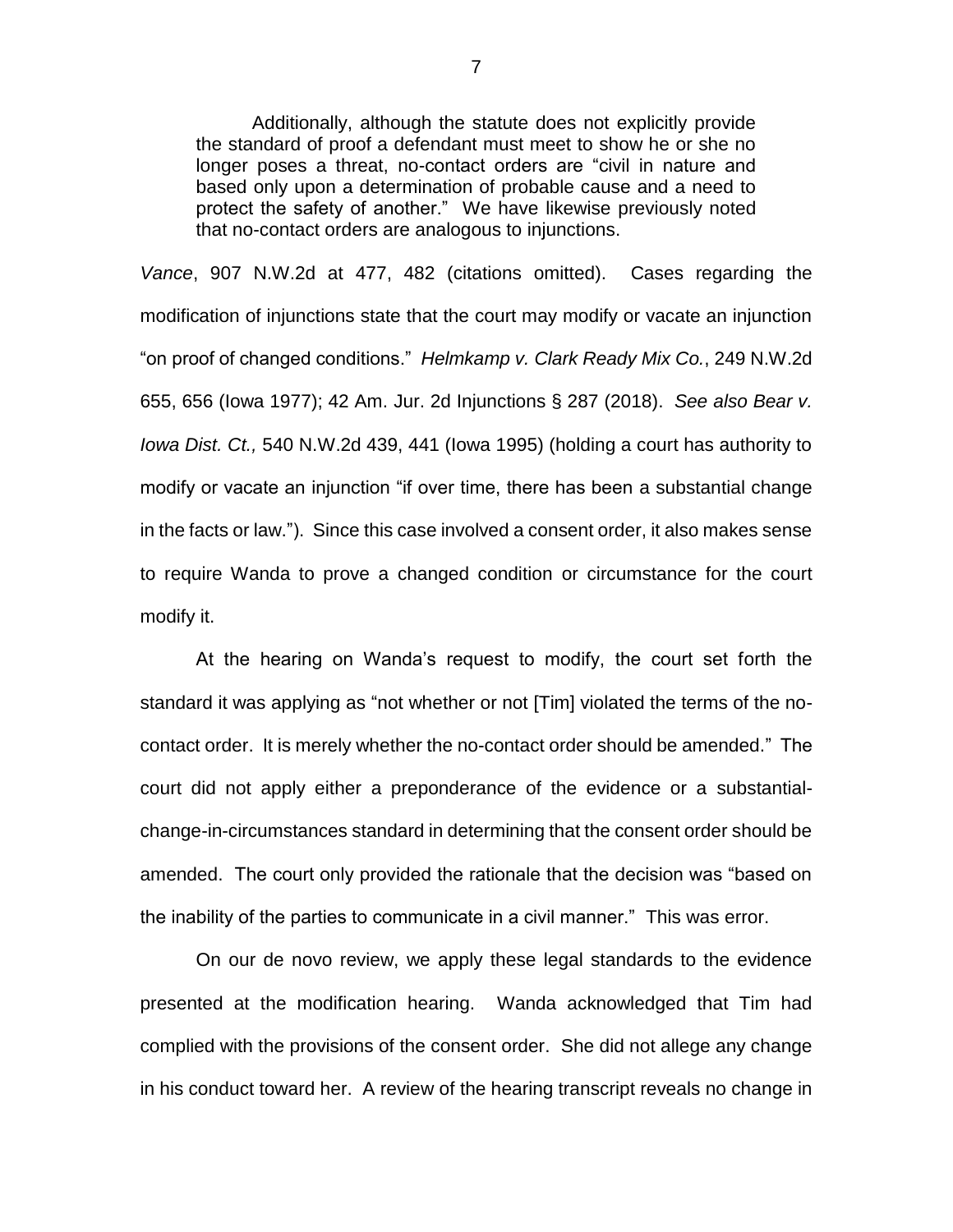conditions or circumstances since the entry of the consent order. Wanda's only complaint was that Tim was not doing enough work on the house during the times he was permitted to be there. No threat of any kind showed Tim should not have access to firearms, as provided in the original consent order. The court stated that the consent order should be modified because "of the inability of the parties to communicate in a civil manner." There is also insufficient evidence in the record to support this finding by the trial court. The record included several text conversations—the only kind of communication they were permitted according to the original consent order—the parties were able to arrange time for Tim to work on the house. The only change was in Wanda's perception of Tim's work progress. Applying the proper legal standard to the evidence, there was no basis for the court to modify the consent order.

## **2. Whether the appeal is moot as to the modification of the consent order regarding work on the Tipton house.**

The consent order provided that Tim could work on the exterior of the Tipton home until December 31, 2017. Wanda contends that since the December end date has passed, Tim's appeal in this regard is moot.

Ordinarily, an appeal is moot if the "issue becomes nonexistent or academic and, consequently, no longer involves a justiciable controversy." *State v. Hernandez-Lopez*, 639 N.W.2d 226, 234 (Iowa 2002). We will generally not review moot issues, but our case law and that of other jurisdictions recognize exceptions. Relevant to this appeal, one exception permits appellate review of otherwise moot issues when the issue is one of broad public importance likely to recur. *Id.; In re M.T.*, 625 N.W.2d 702, 704 (Iowa 2001). Another exception provides that an appeal is not moot if a judgment left standing will cause the appellant to suffer continuing adverse collateral consequences. *See Sibron v. New York*, 392 U.S. 40, 53– 57, 88 S.Ct. 1889, 1898–1900, 20 L.Ed.2d 917, 929–31 (1968).

*In re B.B.*, 826 N.W.2d 425, 428–29 (Iowa 2013).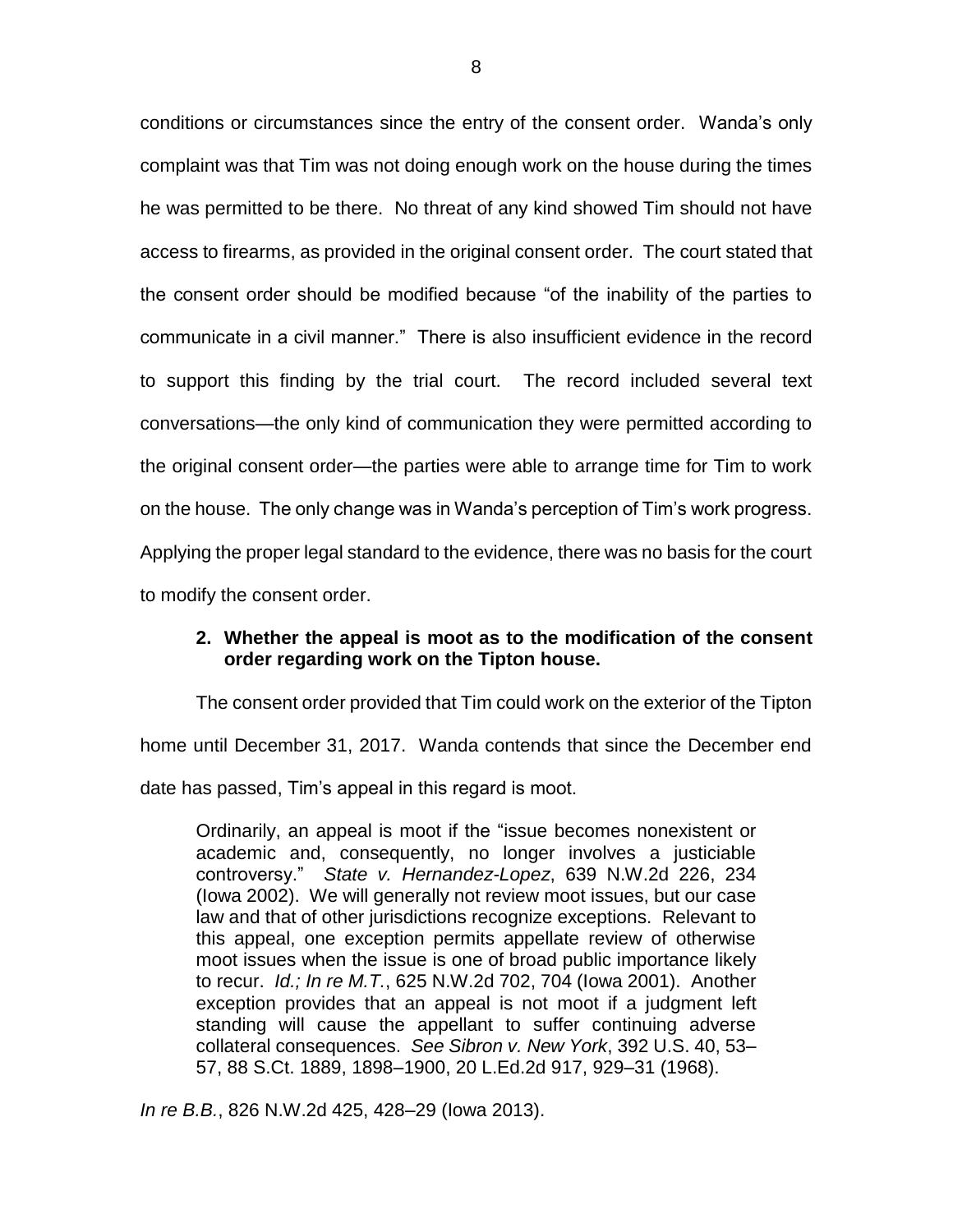Tim did not seek a stay to preserve the status quo beyond the December 31 end date. Even if we reverse the district court and reinstate the original consent order, this provision regarding work on the house is no longer in effect. Wanda cites the case of *Nitta v. Kuda*, 89 N.W.2d 149 (1958). In *Nitta*, the court held an appeal moot when a contract that terminated in December 1949 had a noncompete clause in effect for five years after the termination of the contract. *Id.* at 149. Since the court did not hear the case until 1958 and the contract provisions ended in 1954, the court found the plaintiff was not entitled to any further injunctive relief. *Id.* at 151. Similarly, here our decision regarding the provision involving Tim working on the Tipton house is of no effect and is therefore moot.

However, the provision in the consent order regarding the Tipton house is not the only one for review. The district court also modified the consent order that the Cedar County Sheriff not release the firearms to Tim so long as the modified protective order is in place or until further modified. Since we have found that the district court had no basis to modify the consent order, that provision of the order should have remained in effect, and Tim was entitled to retrieve his weapons from the Cedar County Sheriff after October 1, 2017. We do not need to dismiss the entirety of the appeal for mootness.

## **IV. Conclusion.**

As the district court applied an incorrect legal standard in determining the consent order should be modified, and upon our de novo review no evidence supported a finding of a change in conditions or circumstances or the district court's finding that the parties cannot communicate in a civil manner, the order of

9